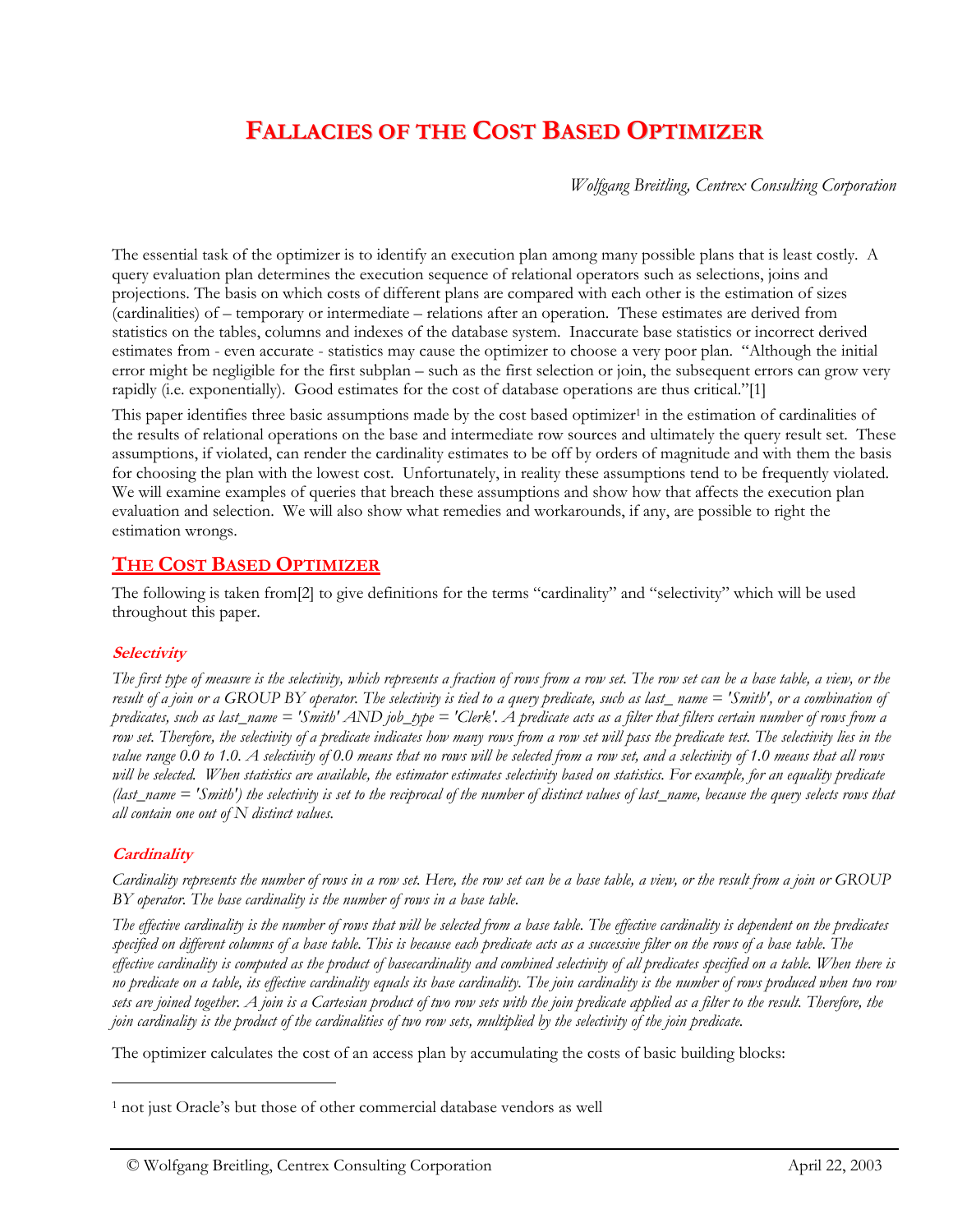# **Base Access Costs**

Base table access

There are many base table access plans – full table scan, index unique, index range scan, etc. – each with its own cost formula, but ultimately the base table access cost is dependent on the estimated number of rows that need to be fetched: the estimated cardinality. That is true even for a full table scan or an index unique scan, irrespective of the fact that their costs are not directly related to the estimated cardinality, but their choice is predicated by the estimated cardinality.

Some of the cost formulas are:

- Table scan nblks /  $k^{\circ}$
- Unique scan blevel+1
- Fast full scan leaf\_blocks / k
- $Index-only \tblevel + FF * leaf\_blocks$
- Range scan blevel +  $FF * leaf\_blocks + FF * clustering\_factor$

FF (filter factor) is another term for selectivity. It is a measure of a predicate's power to reduce the result set. Remember that selectivity, and thus filter factor, was defined as the fraction of (expected) rows from a row set (Page [1\)](#page-0-1):

Selectivity = FF = cardest / cardbase  $\Leftrightarrow$  cardest = FF \* cardbase

where cardb<sub>ase</sub> is the base cardinality, which for base tables is the number of rows, i.e. NUM\_ROWS. For an equality predicate for example, the selectivity  $(= FF)$  is set to the reciprocal of the number of distinct values of that column: 1/NDV. For a prime key, NDV is equal to NUM\_ROWS of the table and the estimated cardinality therefore becomes:

 $card_{est} = 1/NDV * NUM$  ROWS = 1/NUM\_ROWS \* NUM\_ROWS = 1

exactly what is to be expected. For the selectivity formulas for other predicates see [3] or [4].

# **Join Costs**

The join explanations and cost formulas are again taken from<sup>[2]</sup>

- **nested loop join** *for every row in the outer row set, the inner row set is accessed to find all the matching rows to join. Therefore, in a nested loop join, the inner row set is accessed as many times as the number of rows in the outer row set.:* **cost = outer access cost + (inner access cost \* outer cardinality)**
- **sort merge join** *the two row sets being joined are sorted by the join keys if they are not already in key order.* **cost = outer access cost + inner access cost + sort costs (if sort is used)**
- **hash join** *the inner row set is hashed into memory, and a hash table is built using the join key. Each row from the outer row set is then hashed, and the hash table is probed to join all matching rows. If the inner row set is very large, then only a portion of it is hashed into memory. This portion is called a hash partition. Each row from the outer row set is hashed to probe matching rows in the hash partition. The next portion of the inner row set is then hashed into memory, followed by a probe from the outer row set. This process is repeated until all partitions of the inner row set are exhausted.*

```
cost = (outer access cost * # of hash partitions) + inner access cost
```
The three join methods each have their own cost formula but all are dependent on the base access costs of the outer and inner table and their effective cardinalities.

## **Other Costs**

 $\ddot{\phantom{a}}$ 

• Auxiliary steps such as a sort for a GROUP BY or ORDER BY. Again, the cost of such steps is generally related to the size, or cardinality, of the data they operate on.

<span id="page-1-0"></span> $*$  the value of k depends on the Oracle version and the value of the init.ora parameter db\_file\_multiblock\_read\_count. Contrary to what many believe, or event write or teach, k is not equal to db\_file\_multiblock\_read\_count !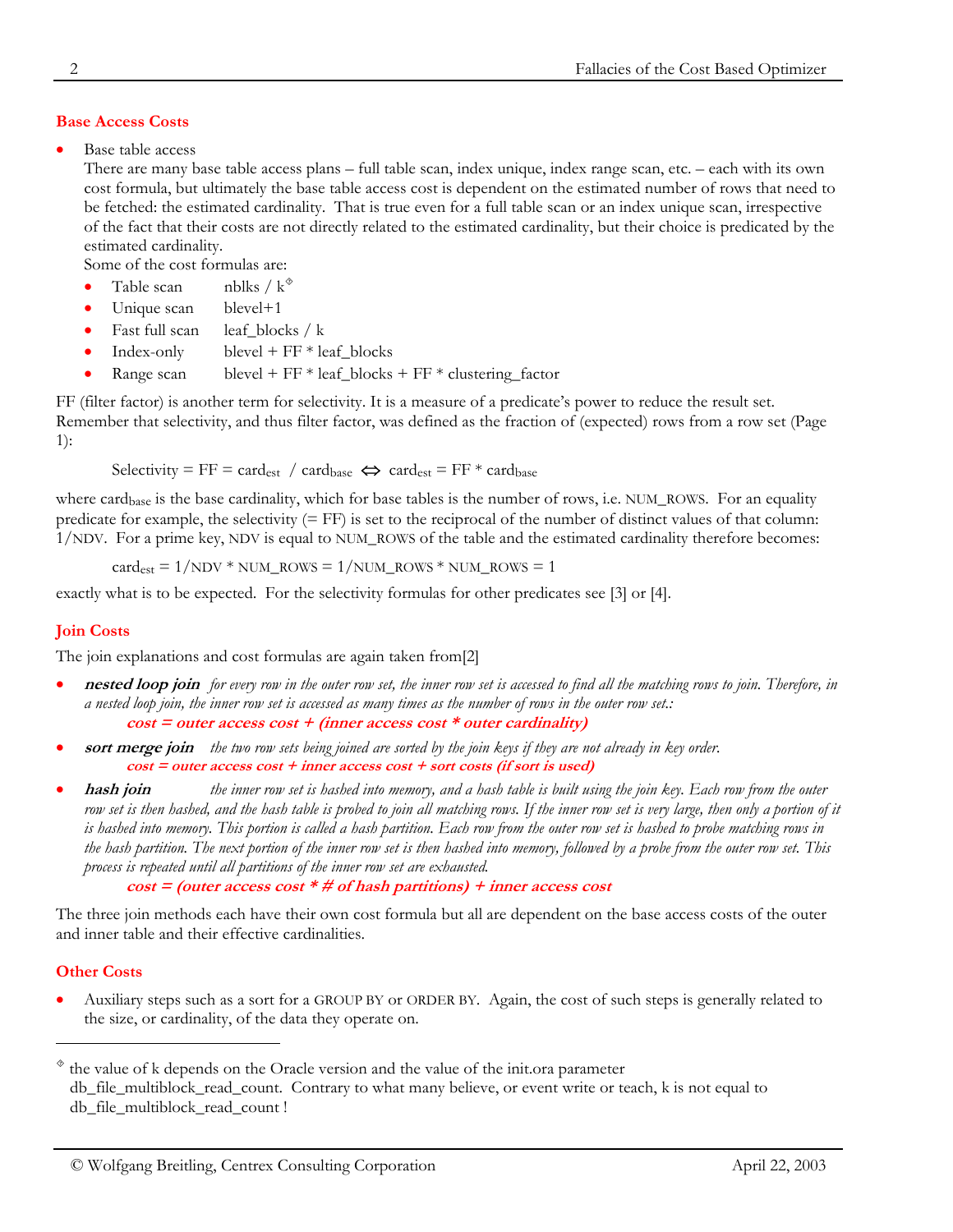As we have seen, the cost of an access plan is a function of the estimated cardinalities of its components. This is why it is so important that the cardinality estimates are accurate. If, for example, the optimizer underestimates the cardinality of a base table access, it may incorrectly find that the lowest cost plan is one that uses this table as the outer table of a NL join. Conversely. if it overestimates the cardinality, it may, again incorrectly, calculate the cost for a plan that uses the table as the outer table of a NL join as too high and discard it in favour of a different, inferior, plan.

This dependence of the cost on the estimated cardinalities is also the reason why costs of two different explain plans can not be compared. Something must have been different between the two environments in which the sql statements were parsed or else the two plans would have come out the same with the same costs (there is no random generator/selector in the CBO). This difference will have affected the estimated cardinalities which in turn affected the access plan choice. It is also the explanation for the apparent paradox of a higher cost figure for a faster access plan. The estimated cardinalities of the faster plan are better estimates of the real cardinalities and therefore the access plan chosen is better under the circumstances. The plan with the lower cost would have been good for data with lower cardinalities but goes awry as the real cardinalities differ. We will see examples of that.

# **THE ASSUMPTIONS**

While the exact workings of the Oracle cost based optimizer are a proprietary secret of Oracle Corporation, the basics of query optimization in general, and cost calculation, selectivity determination, and cardinality estimation in particular, have been extensively studied in research labs and universities since E.F. Codd proposed the relational model for databases[5]. Published papers relevant to the topics covered in this paper are listed in the references. Given that selectivity of a predicate can also be defined as "the probability that a randomly selected row satisfies the predicate", the formulas for manipulating and combining predicates, and thus selectivities, borrow heavily from probability theory. The entire problem of query optimization in a relational database is, of course, steeped in relational theory. In order for solutions, published in the research papers, journals, and conference proceedings, to be valid and provable within the theoretical framework, certain assumptions had to be made.

As the solutions were implemented in commercial optimizers, the formulas used, and costs calculated based on these formulas, are only valid as long as the query and the referenced tables adhere to those assumptions. However, commercial relational database systems and their optimizers operate in the real world rather than in an ideal theoretical environment and the assumptions stipulated by the theory are often violated. This paper looks at 3 core assumptions – I call them fallacies because they are so often wrong – and shows how, in succession, the optimizer's selectivity, cardinality and cost estimates go astray when they are violated. It will demonstrate how miscalculated cardinalities can have a devastating effect on the access path choice and, where possible, identify solutions.

# **FALLACY I – THE UNIFORM DISTRIBUTION ASSUMPTION**

There are three different forms of the uniform distribution assumption. One assumes that the column values are evenly distributed across all physical blocks of the table. The second assumes that the column values are evenly distributed across all rows of the table. Both can independently be true or false. The third assumes that the attribute values are evenly distributed across the spectrum of values, i.e. between the lowest and the highest value.

# **UNIFORM DISTRIBUTION OF COLUMN VALUES OVER ALL BLOCKS**

Unlike the other assumptions, which affect the cost and plan estimates indirectly through the "selectivity  $\rightarrow$  cardinality  $\rightarrow$  cost" chain, adherence or violation of this assumption does not affect the cardinality estimate but goes purely and directly towards the cost of an index access.

It should also be noted that, again in contrast to the other assumptions, the assumption of uniform distribution represents the worst case scenario – the more clustered the column values are the "cheaper" the access cost. If all n rows with a particular column value happen to be located in only 1 block, the I/O cost of access is just 1 rather than potentially n if they are uniformly distributed.

Cary Milsap has covered this topic extensively in his paper[6].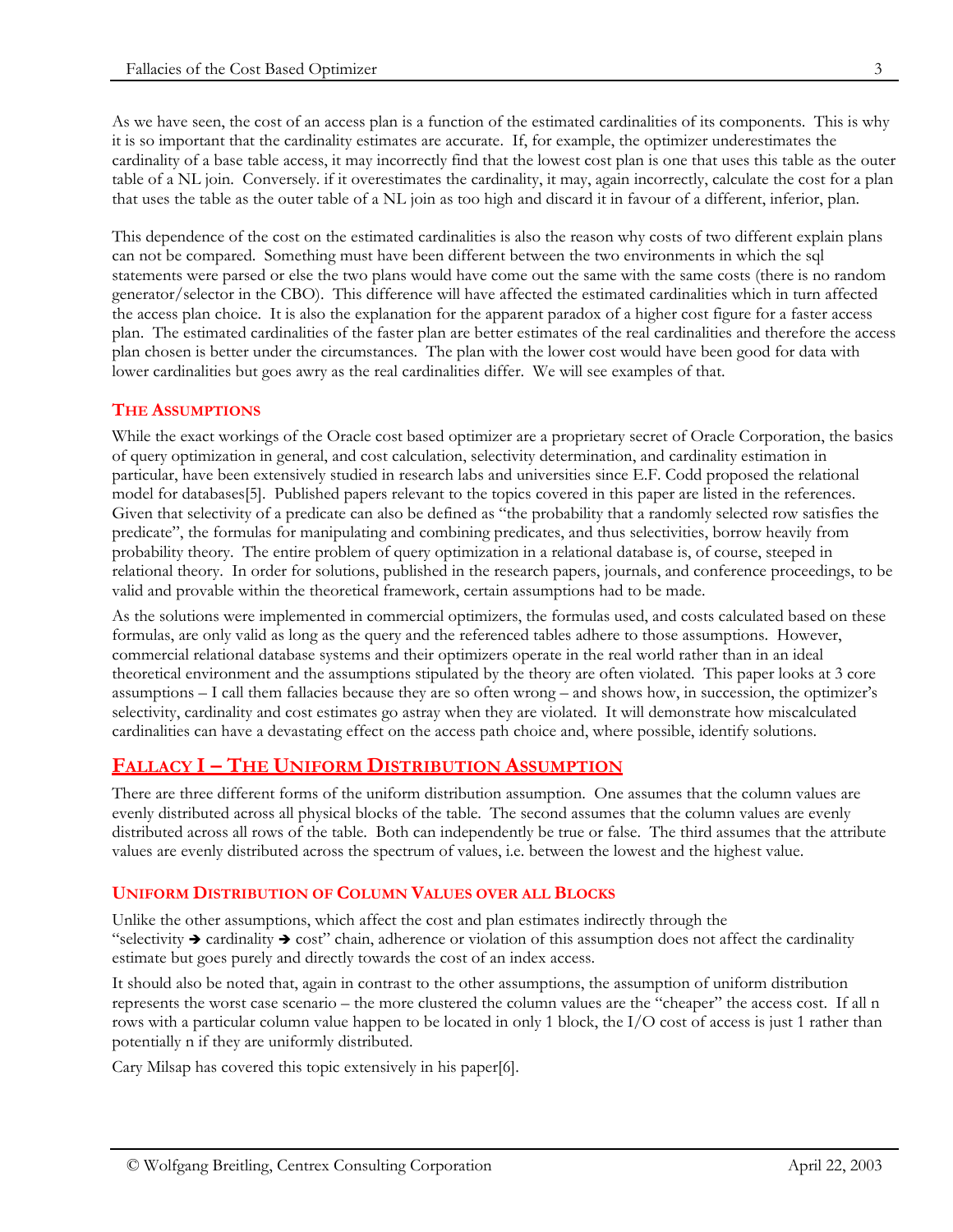## **UNIFORM DISTRIBUTION OF COLUMN VALUES OVER ALL ROWS**

Several selectivity estimation methods have been reported in the literature. The earliest, simplest, and most commonly used is based on the uniform distribution assumption<sup>[7]</sup>. It assumes that attribute<sup>2</sup> values occur equally frequently in the table, i.e. each 1/NDV times and sets the selectivity to this value. However, this assumption rarely holds in practical situations. It has been observed that frequency distributions of attribute values often follow a power, or "Zipf"[8] distribution.

Below, for example, is the frequency distribution of the department\_id in a production general ledger table, including the trendline which clearly shows the power distribution:



The following example shows the effect of the non-uniform distribution on the selectivity and cardinality estimate and, ultimately, the execution plan. The frequencies of the company column values have been crafted to follow a power distribution like that above.



<span id="page-3-1"></span><span id="page-3-0"></span><sup>2</sup> attribute and column may be used interchangeably in this paper. Attribute and tuple are terms used in relational theory while column and table are preferred in relational database practice.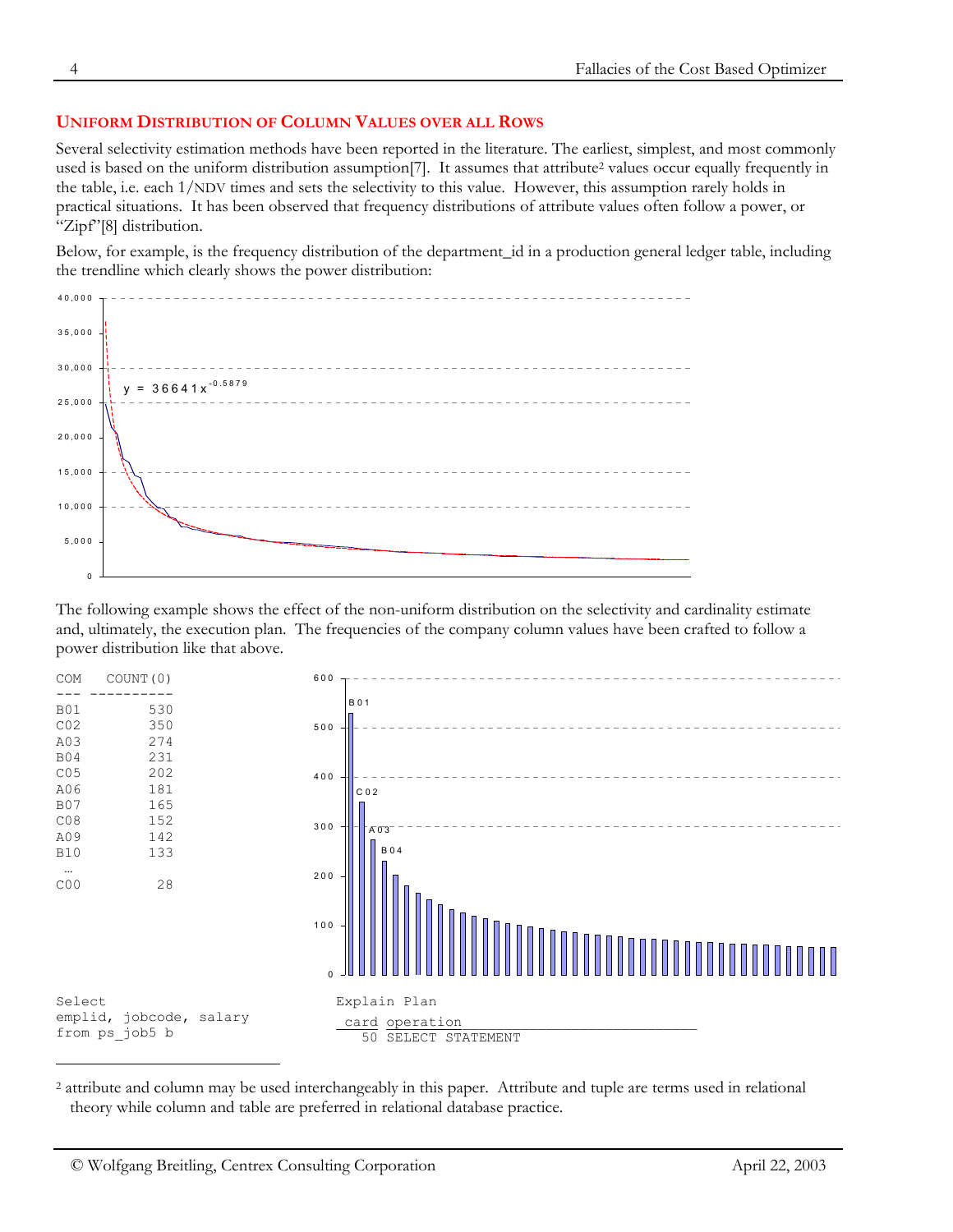|                   | where $b$ . company = 'B01' |                                                         |                                                          |  |      | TABLE ACCESS BY INDEX ROWID PS JOB5<br>INDEX RANGE SCAN PSBJOB5 |     |              |          |
|-------------------|-----------------------------|---------------------------------------------------------|----------------------------------------------------------|--|------|-----------------------------------------------------------------|-----|--------------|----------|
|                   |                             | Execution Plan from tkprof                              |                                                          |  |      |                                                                 |     |              |          |
| call              | count                       | cpu                                                     | elapsed                                                  |  | disk | query                                                           |     | current      | rows     |
| Parse             |                             | 0.47                                                    | $0.47^{3}$                                               |  | 21   |                                                                 | 359 | 5            | $\Omega$ |
| Execute           |                             | 0.00                                                    | 0.00                                                     |  | 0    |                                                                 | 0   |              | $\Omega$ |
| Fetch             | 37                          | 0.48                                                    | 0.47                                                     |  | 420  |                                                                 | 567 |              | 530      |
| total             | 39                          | 0.95                                                    | 0.94                                                     |  | 441  |                                                                 | 926 | 5            | 530      |
| Rows              |                             | Row Source Operation                                    |                                                          |  |      |                                                                 |     |              |          |
| 530<br>530<br>531 | INDEX                       | SELECT STATEMENT<br>TABLE ACCESS BY INDEX ROWID PS JOB5 | GOAL: CHOOSE<br>GOAL: ANALYZED (RANGE SCAN) OF 'PSBJOB5' |  |      |                                                                 |     | (NON-UNIOUE) |          |

In this example, the optimizer underestimated the cardinality by one order of magnitude. Had we used the predicate "where b.company = 'C00", it would have overestimated the cardinality by a factor of 2. When compounded over several query blocks of an access plan, or combined with other assumptions the effects of inaccurate cardinality estimates due to skew can be profound.

Furthermore, it is reasonable to assume that the use of the column values in a predicate follows a distribution pattern similar to that of the column values in the database. If a value occurs in more rows in the database, it is likely also more often the subject of interest., therefore, averaged over all SQL, the optimizer is more likely to underestimate cardinalities than to overestimate them.

## **REMEDY**

 $\ddot{\phantom{a}}$ 

Of course, the remedy for this fallacy is well known and documented: the use of histograms. Collecting a histogram on the company column gives the optimizer better, if not exact, selectivity and thus cardinality estimates

| Explain Plan   |                                        |                      |                                                                              |          |       |         |          |
|----------------|----------------------------------------|----------------------|------------------------------------------------------------------------------|----------|-------|---------|----------|
| 534            | card operation<br>534 SELECT STATEMENT |                      | TABLE ACCESS FULL PS JOB5                                                    |          |       |         |          |
| Execution Plan |                                        |                      |                                                                              |          |       |         |          |
| call           | count                                  | cpu                  | elapsed                                                                      | disk     | query | current | rows     |
| Parse          |                                        | 0.17                 | 0.15                                                                         | 25       | 424   |         | $\Omega$ |
| Execute        |                                        | 0.00                 | 0.00                                                                         | $\Omega$ |       | Ω       | $\Omega$ |
| Fetch          | 37                                     | 0.24                 | 0.22                                                                         | 912      | 943   | 15      | 530      |
| total          | 39                                     | 0.41                 | 0.37                                                                         | 937      | 1367  | 15      | 530      |
| Rows           |                                        | Row Source Operation |                                                                              |          |       |         |          |
| 530            | SELECT STATEMENT                       |                      | GOAL: CHOOSE                                                                 |          |       |         |          |
| 530            |                                        |                      | TABLE ACCESS GOAL: ANALYZED (FULL) OF 'PS JOB5'                              |          |       |         |          |
|                |                                        |                      | However, if the query uses a bind variable, we are back to where we started: |          |       |         |          |

| Select emplid, jobcode, salary                | Explain Plan                          |
|-----------------------------------------------|---------------------------------------|
| from ps job5 b<br>where $b$ .company = : $b1$ | card operation<br>61 SELECT STATEMENT |
|                                               | TABLE ACCESS FULL PS JOB5<br>61.      |

Let me digress for a moment. Everywhere you hear and read that histograms are useless, being ignored by the CBO, if a query uses bind variables. But look at the explain plan above. Notice that the cardinality is now 61. The explanation for this is that the optimizer is not using the reciprocal of NDV for the column selectivity, but the value of

<span id="page-4-0"></span><sup>&</sup>lt;sup>3</sup> The parse time is so high because the 10053 event trace had been enabled.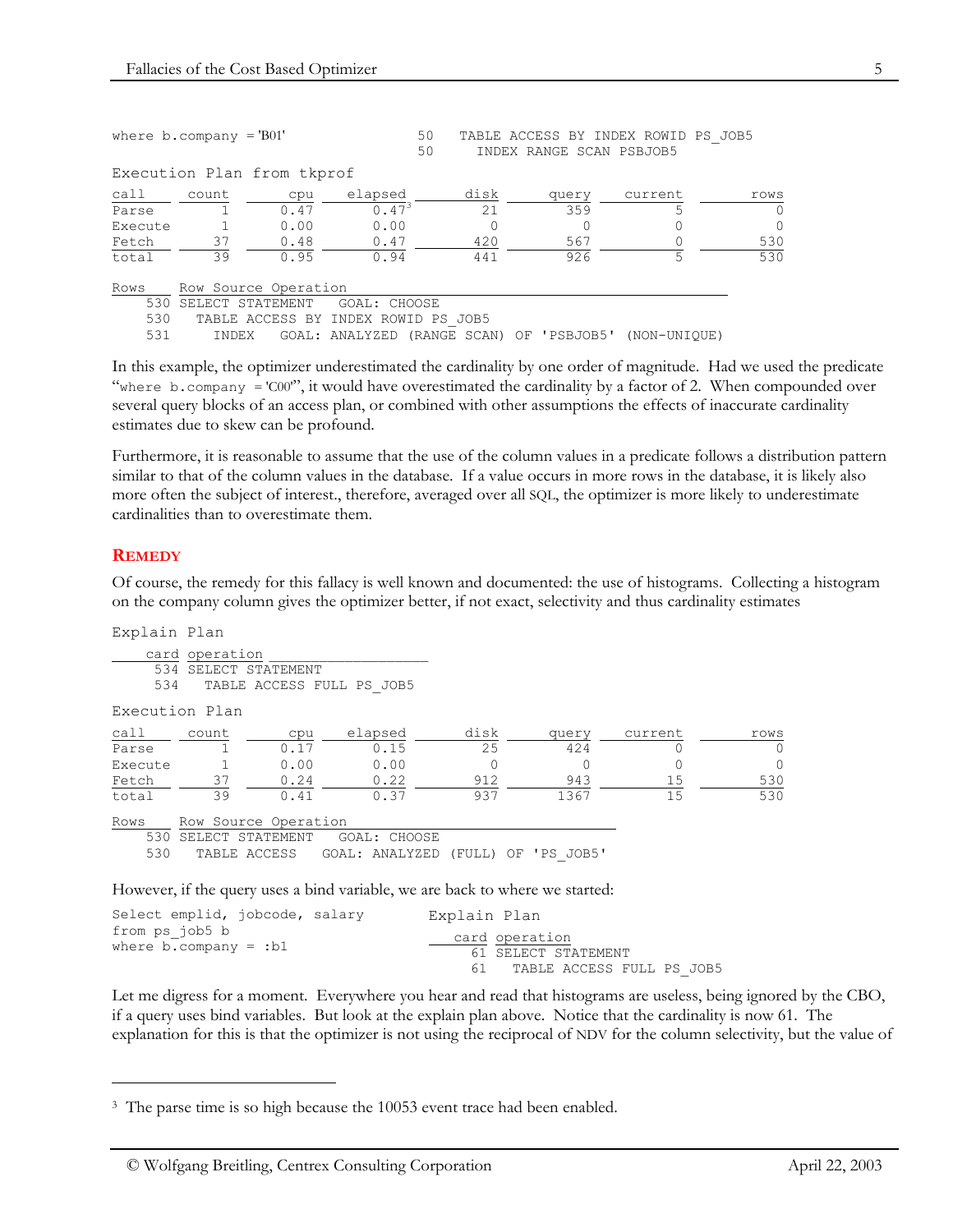the density statistic of the column. Without histograms, density is equal to  $1/NDV$ , but with histograms density is calculated differently. The column statistics after the histogram collection are:

| table   | column  | <b>NDV</b> | density bkts |    |
|---------|---------|------------|--------------|----|
| PS JOB5 | COMPANY | 200        | 6.0644E-03   | 67 |

 $10,000 * 6.0644e^{-3} = 60.644$  rounded up to 61.

So histograms **can** make a difference even with queries that use bind variables. By using different numbers of buckets one can influence the value of density and therefore the cardinality estimate.

For this sample table and its company column the following bucket–density values and resulting cardinality estimates were observed:

| buckets | density        | card | It is obvious that density, and therefore selectivity and cardinality |
|---------|----------------|------|-----------------------------------------------------------------------|
| 10      | 1.0870E-02     | 109  | estimates, decrease as the number of buckets increases. Density is    |
| 25      | 8.5039E-03     | 86   | equal to 1/NDV at the midpoint (# buckets = NDV/2) and generally      |
| 50      | 7.4833E-03     | 75   | greater than 1/NDV before and smaller after, although there can be    |
| 75      | $6.0644E - 03$ | 61   | minor "aberrations" around the midpoint.                              |
| 90      | 5.5556E-03     | 56   | Note the big drop in density as the number of buckets increases       |
| 100     | 5.0000E-03     | 50   | from 199 to 200. This is because at 200 buckets $-$ the number of     |
| 150     | 3.3333E-03     | 50   | distinct values of company – the histogram changes from a height      |
| 199     | 2.5381E-03     | 50   | based to a value based histogram and density is calculated            |
| 200     | 5.0000E-05     | 50   | differently again.                                                    |
|         |                |      |                                                                       |

Note also how the reciprocal of NDV acts as a lower bound for the column selectivity and thus the estimated cardinality, i.e selectivity  $=$  max[ density,  $1/NDV$ ].

## **UNIFORM DISTRIBUTION OF COLUMN VALUES OVER THE RANGE OF VALUES**

Still another case of uniform distribution assumption occurs with range predicates. To quote again from [2]"*The optimizer assumes that employee\_id values are distributed evenly in the range between the lowest value and highest value.*"

If that is not taken into co[ns](#page-5-0)ideration during development, this assumption may be violated "by design". For example, ACCOUNTING\_PERIOD in the Peoplesoft Financials general ledger table has 15 distinct values with a range 0-999. Period 0 holds opening balances, periods 1-12 hold the ledger entries for the months, and periods 998 and 999 are used for special processing4. The frequencies for the periods 1-12 are roughly uniform and the selectivity of an equality predicate is not far off:

 $accounting\_period = n [n \varepsilon {1..12}]$  $\Rightarrow$  selectivity = 1/NDV = 1/15 = 6.6667e<sup>-2</sup>

However, the selectivity o[f a](#page-5-1) range predicate is underestimated because of the artificially high maximum range:

accounting\_period between 1 and 12

 $\Rightarrow$  selectivity<sup>⊗</sup> = 12/(999-0) + 1/15 = 7.8679e-<sup>2</sup>

when in reality the selectivity should be close to 1

 $\overline{a}$ 

Paradoxically, according to the range selectivity formula, the selectivity of the range "accounting\_period < 12" would be (see [9])

 $\Rightarrow$  selectivity = (12-0)/(999-0) = 1.2012e<sup>-2</sup>

much smaller than the equality selectivity, even though the expected cardinality, and therefore the selectivity should be 11 times as big. However, similar to the selectivity of a bind variable on a column with a histogram, the optimizer

<span id="page-5-0"></span><sup>4</sup> This use of outliers is not uncommon in database design, especially by inexperienced designers.

<span id="page-5-1"></span><sup>⊗</sup> The calculation of the selectivity differs from the formula published in Note 68992.1 "Predicate Selectivity". It has been deduced from the selectivity value observed in the CBO trace.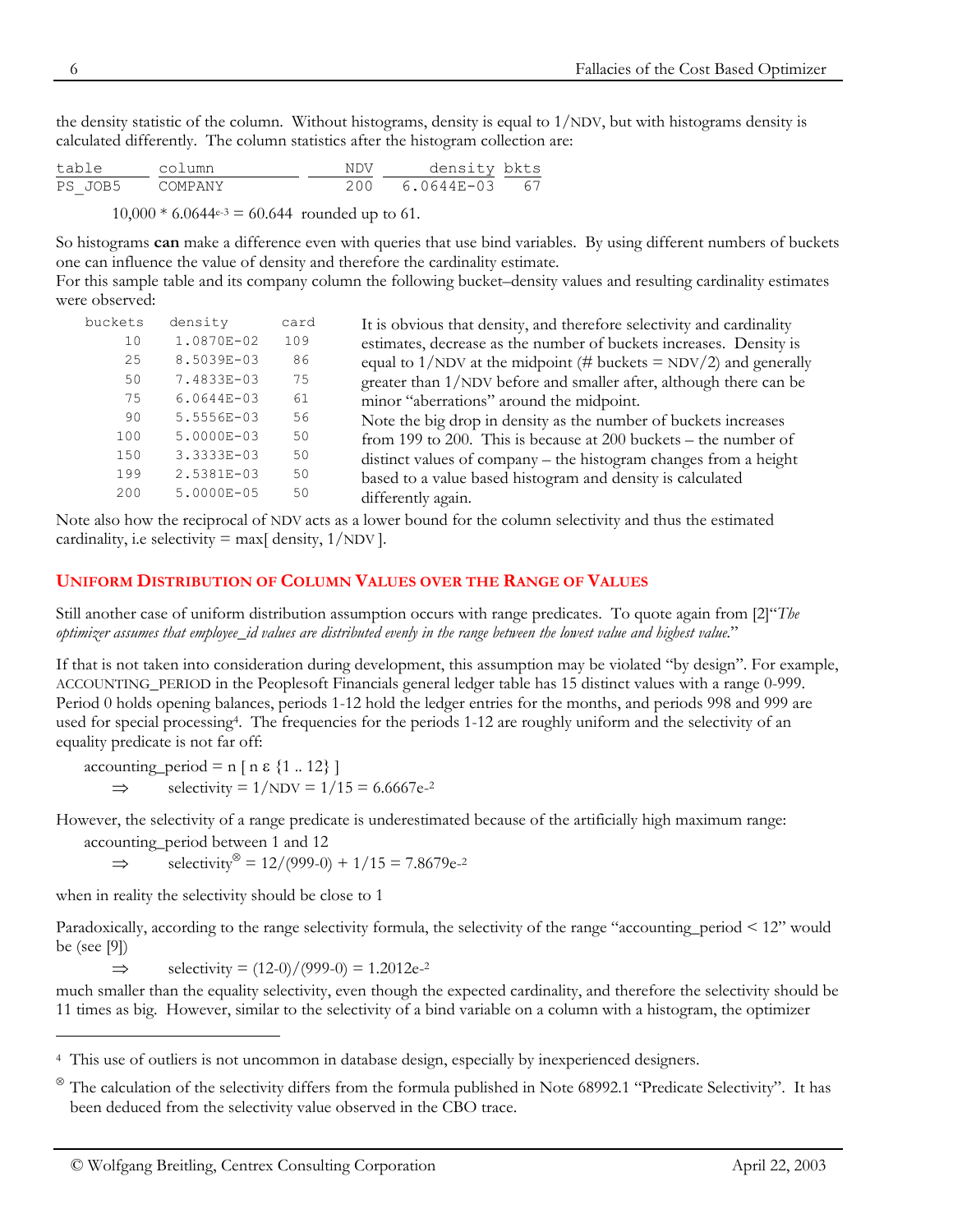uses 1/NDV as a lower bound for any range selectivity. Yet, even at 1/15, the range selectivity of "accounting\_period < 12" is still severely underestimated.

One possible remedy would be to correct min or max outliers in the statistics. Changing the high value in the column statistics for accounting\_period to 14 yields much more realistic cardinality estimates as shown below in the comparison of 10053 traces. The differences are highlighted.

```
select sum (posted total amt) from ps ledger
where accounting period between 1 and 12
Column: ACCOUNTING Col#: 11 Table: PS_LEDGER Alias: PS_LEDGER
 NDV: 15 NULLS: 0 DENS: 6.6667e-002 LO: 0 HI: 999
  TABLE: PS_LEDGER ORIG CDN: 745198 CMPTD CDN: 58632
Column: ACCOUNTING Col#: 11 Table: PS_LEDGER Alias: PS_LEDGER
   NDV: 15 NULLS: 0 DENS: 6.6667e-002 LO: 0 HI: 14
  TABLE: PS_LEDGER ORIG CDN: 745198 CMPTD CDN: 684873
```
The following selectivity calculation yields the observed values for both cases:

- with high value  $= 999$ :
- card<sub>est</sub> = selectivity \* card<sub>base</sub> =  $\frac{\text{max}}{(12-1)/(999-0)}, \frac{1}{15}$  +  $\frac{\text{min}}{(12/(999-0)}, \frac{2}{15})$  \* 745,198  $=$  [ 1.2012e<sup>-2</sup> + 6.6667e<sup>-2</sup> | \* 745,198 = 7.8679e<sup>-2</sup> \* 745,198 = 58,631.19 rounded up to 58,632
- with high value  $= 14$ :

card<sub>est</sub> = selectivity \* card<sub>base</sub> =  $\frac{max((12-1)/(14-0), 1/15) + min(12/(14-0), 2/15) + 745,198}{max(12-1)(14-0)}$  $=$  [ 1.3333e<sup>-1</sup> + 7.8571e<sup>-1</sup> ] \* 745,198 = 9.1905e<sup>-1</sup> \* 745,198 = 684,872.45 rounded up to 684,873

```
select sum (posted total amt) from ps ledger
where accounting period < 12
Column: ACCOUNTING Col#: 11 Table: PS_LEDGER Alias: PS_LEDGER
 NDV: 15 NULLS: 0 DENS: 6.6667e-002 LO: 0 HI: 999
  TABLE: PS_LEDGER ORIG CDN: 745198 CMPTD CDN: 49680
Column: ACCOUNTING Col#: 11 Table: PS_LEDGER Alias: PS_LEDGER
 NDV: 15 NULLS: 0 DENS: 6.6667e-002 LO: 0 HI: 14
  TABLE: PS_LEDGER ORIG CDN: 745198 CMPTD CDN: 638742
```
Here this selectivity calculation yields the observed values:

```
with high_value = 999:
card<sub>est</sub> = selectivity * card<sub>base</sub> = max\left[\frac{12}{999-0}, \frac{1}{15}\right] * 745,198 = max\left(\frac{1.2012e^{-2}}{6.6667e^{-2}}\right)= 6.6667e^{-2} * 745,198 = 49679.87 rounded up to 49,680
```
with high\_value  $= 14$ : card<sub>est</sub> = selectivity \* card<sub>base</sub> = max[  $12/(14-0)$ ,  $1/15$  ] \* 745,198 = max( 8.5714e-1, 6.6667e-2)  $= 8.5714e^{-1}$   $745,198 = 638,741.14$  rounded up to 638,742

It may be interesting to note that DB2 does not collect and store the minimum and maximum value of a column in the catalog, but the 2nd lowest and 2nd highest values in an attempt to eliminate outliers. Evidently, that would not have helped here since the 2nd highest value (998) would still have been an outlier.

## **REMEDY**

The best and easiest remedy for a violation of this assumption is, of course, again a histogram on the column, especially if the number of distinct values is less than 255 and a value-based histogram can be used.

See [10] and [11] for good information on histograms.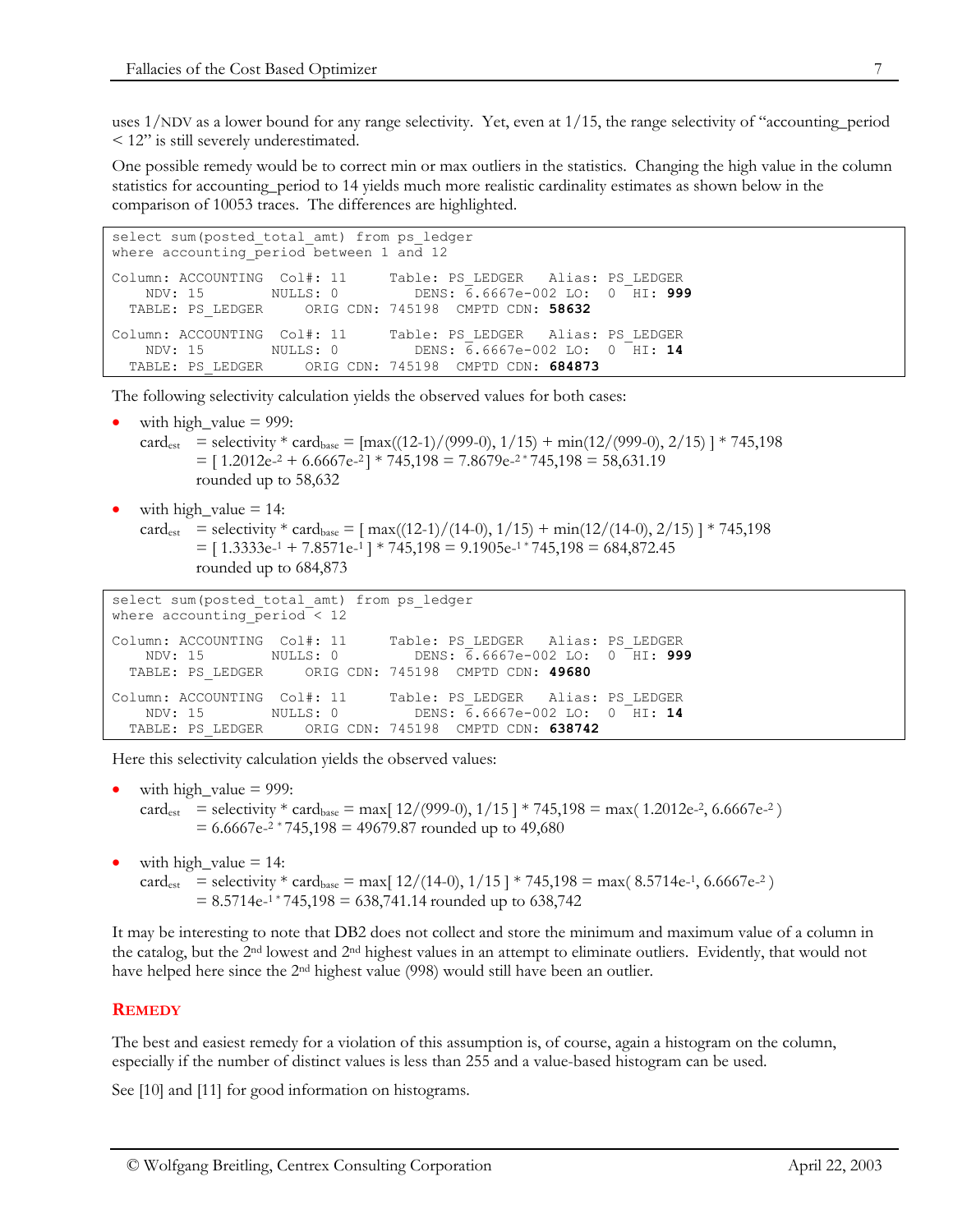# **FALLACY II – THE PREDICATE INDEPENDENCE ASSUMPTION**

When there is more than one predicate on a table, the selectivities of the individual predicates are combined according to the following rules:[9]

P1 AND P2  $S(P1 \& P2) = S(P1) * S(P2)$ P1 OR P2  $S(P1|P2) = S(P1) + S(P2) - [S(P1) * S(P2)]$ 

These rules are the exact replicas of the rules for combining probabilities and are subject to the same restrictions: they are only valid in this simple form if the events, in our case the predicates, are independent. As with the uniform distribution assumption, this assumption is also often breached in practical applications. This violation is, however, more difficult to detect.

Here is an example of the same query issued against two different tables:

| select emplid, jobcode, salary       | select emplid, jobcode, salary       |
|--------------------------------------|--------------------------------------|
| from ps job1 b                       | from ps job2 b                       |
| where $b$ . company = $\text{CCC}$ ' | where $b$ . company = $\text{CCC}$ ' |
| and $b$ . paygroup = $'FGH'$ ;       | and $b$ . paygroup = $'FGH'$ ;       |

250 rows selected.

2500 rows selected.

The explain plans are identical and the estimated cardinalities for table PS\_JOB1, where the predicates are indeed independend, match the actual cardinalities, whereas estimated and actual cardinalities for table PS\_JOB2 differ by one order of magnitude:

Explain Plan

Explain Plan

| card operation                 | 251 SELECT STATEMENT                       |                                       | 251 TABLE ACCESS BY INDEX ROWID PS_JOB1 251 TABLE ACCESS BY INDEX ROWID PS_JOB2 251 INDEX RANGE SCAN PSBJOB1 | card operation | 251 SELECT STATEMENT  |                               |                                |
|--------------------------------|--------------------------------------------|---------------------------------------|--------------------------------------------------------------------------------------------------------------|----------------|-----------------------|-------------------------------|--------------------------------|
| Execution Plan                 |                                            |                                       |                                                                                                              | Execution Plan |                       |                               |                                |
| card operation                 | 250 SELECT STATEMENT                       | 251 INDEX RANGE SCAN PSBJOB1          | 250 TABLE ACCESS BY INDEX ROWID PS JOB1 2500 TABLE ACCESS BY INDEX ROWID PS JOB2                             | card operation | 2500 SELECT STATEMENT | 2501 INDEX RANGE SCAN PSBJOB2 |                                |
|                                |                                            | and the corresponding tkprof details: |                                                                                                              |                |                       |                               |                                |
| Parse<br>Exec<br>total         | $1 \quad 1$<br>$\sim$ 1<br>$\overline{20}$ | $\Omega$<br>0.09                      | call count cpu elapsed disk query<br>$0.06$ 0.07<br>Fetch 18 0.03 0.03 252<br>0.1                            | 252            | 272<br>272            | current<br>0                  | rows<br>$\Omega$<br>250<br>250 |
| call<br>Parse<br>Exec<br>Fetch | count<br>168 0.34                          | 0.06                                  | cpu elapsed disk<br>0.08<br>$0.36$ 2518                                                                      |                | query<br>2692         | current<br>O                  | rows<br>$\Omega$<br>2500       |

The statistics for both tables are up-to-date and virtually identical. The only significant difference is highlighted:

Table Statistics

| table   |  |  |  | free used sows blks empty chain avg row len |
|---------|--|--|--|---------------------------------------------|
| PS JOB1 |  |  |  | 8 65 50,000 4,547 3 0 317                   |
| table   |  |  |  |                                             |
| PS JOB2 |  |  |  | 8 65 50,000 4,547 3 0 317                   |

total 170 0.4 0.44 2518 2692 0 2500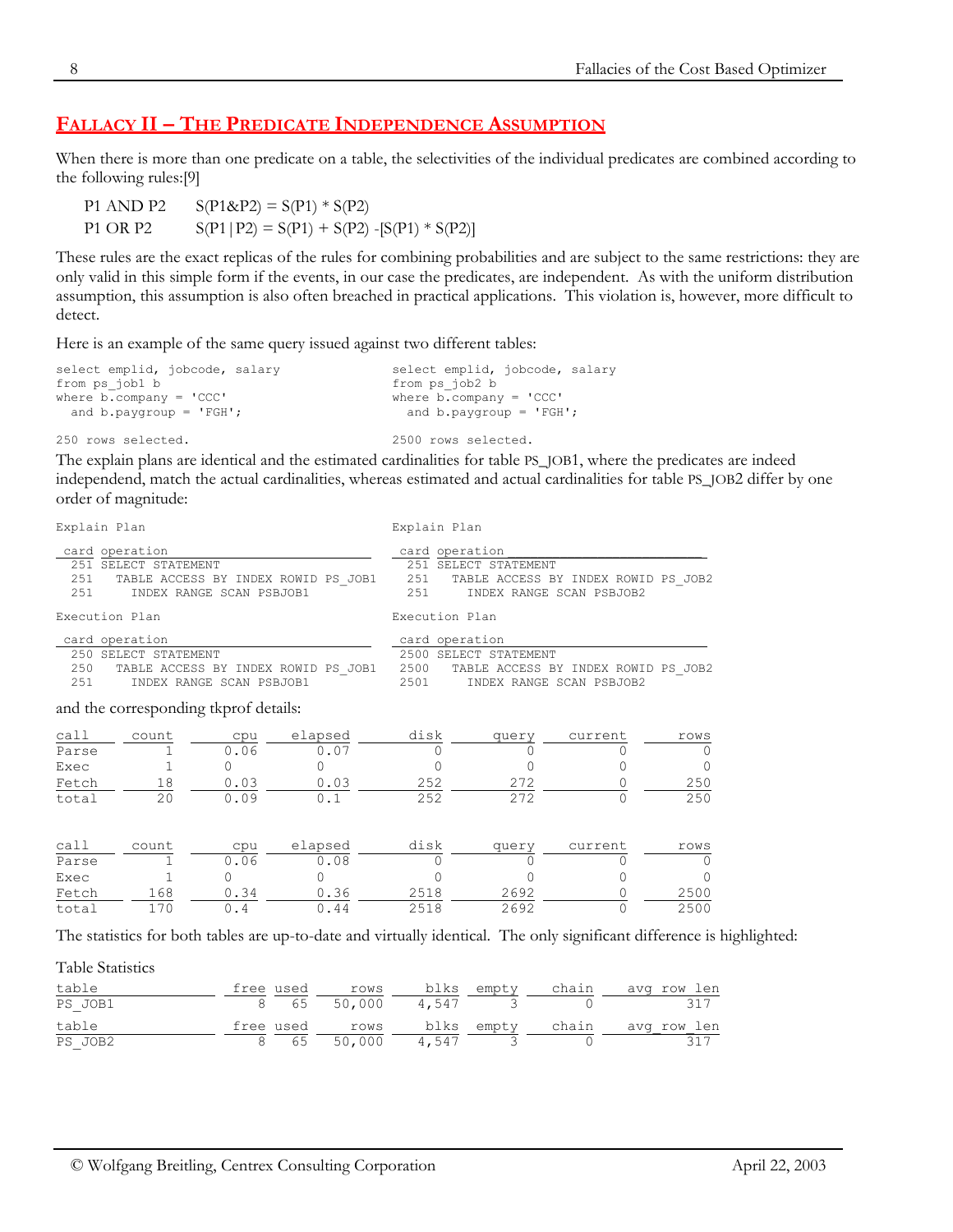#### Column Statistics<sup>5</sup>

| table   | column         | <b>NDV</b> | density bkts |              |
|---------|----------------|------------|--------------|--------------|
| PS JOB1 | EMPLID         | 10,000     | 1.0000E-04   | 1            |
| PS JOB1 | <b>JOBCODE</b> | 198        | 5.0505E-03   | $\mathbf{1}$ |
| PS JOB1 | COMPANY        | 10         | 1.0000E-01   | $\mathbf{1}$ |
| PS JOB1 | PAYGROUP       | 20         | 5.0000E-02   | $\mathbf{1}$ |
| PS JOB1 | SALARY         | 49,597     | 2.0163E-05   | $\mathbf{1}$ |
| table   | column         | <b>NDV</b> | density bkts |              |
| PS JOB2 | EMPLID         | 10,000     | 1.0000E-04   | 1            |
| PS JOB2 | <b>JOBCODE</b> | 199        | 5.0251E-03   | 1            |
| PS JOB2 | COMPANY        | 10         | 1.0000E-01   | $\mathbf{1}$ |
| PS JOB2 | PAYGROUP       | 20         | 5.0000E-02   | $\mathbf{1}$ |
|         |                |            |              |              |

#### Index Statistics

| table            | index            | column                                             | <b>NDV</b>                               | <b>CLUF</b>                                                           |     | #LB lvl        | #LB/K       | #DB/K          |
|------------------|------------------|----------------------------------------------------|------------------------------------------|-----------------------------------------------------------------------|-----|----------------|-------------|----------------|
| PS JOB1          | PSBJOB1          | COMPANY<br>PAYGROUP                                | 200<br>10<br>20                          | $.0000E + 00$<br>1.0000E-01<br>5.0000E-02                             | 400 | 2              | 2           | 250            |
|                  | PS JOB1          | U<br>EMPLID<br>EMPL RCD#<br>EFFDT<br><b>EFFSEO</b> | 50,000<br>10,000<br>1<br>21,842<br>1,006 | $.0000E + 00$<br>1.0000E-04<br>1.0000E+00<br>4.5783E-05<br>9.9404E-04 | 740 | 2              |             | 1              |
| table<br>PS JOB2 | index<br>PSBJOB2 | column<br>COMPANY<br>PAYGROUP                      | <b>NDV</b><br>20<br>10<br>20             | <b>CLUF</b><br>$.0000E + 00$<br>1.0000E-01<br>5.0000E-02              | 449 | #LB lvl<br>2   | #LB/K<br>22 | #DB/K<br>2,500 |
|                  | PS JOB2          | U<br>EMPLID<br>EMPL RCD<br>EFFDT<br><b>EFFSEO</b>  | 50,000<br>10,000<br>1<br>20,037<br>1,006 | $.0000E + 00$<br>1.0000E-04<br>1.0000E+00<br>4.9908E-05<br>9.9404E-04 | 740 | $\overline{2}$ | 1           | 1              |

In this case the index statistics clearly show that in table PS\_JOB2 the attributes company and paygroup are not independent. The PSBJOB2 index has only 20 distinct values rather than the expected 200 if the attributes were independent (like PSBJOB1). Or, looking at it differently, each paygroup can occur in only one company since there are the same number of company-paygroup combinations as there are paygroup values, which clearly violates the attribute independence. However, if the index included another column, these conclusions could not be drawn just from the index statistics.

#### **REMEDY**

 $\ddot{\phantom{a}}$ 

There is no remedy for the incorrect selectivity and cardinality estimates due to predicates not being independent. Where possible you can use hints or stored outlines to guide the optimizer to a better plan. If that is not possible the only remedy in severe cases may be to adjust the statistics such that the CBO's estimates better reflect the reality of the query. The problem with that approach is that different statistics may be required for different predicate combinations. That could be solved if Oracle gave us an extension of the stored outline model: the option to use statistics from "stored statistics" which would be a stattab-statid combination.

<span id="page-8-0"></span><sup>&</sup>lt;sup>5</sup> Statistics for columns that do not appear in the query have been omitted.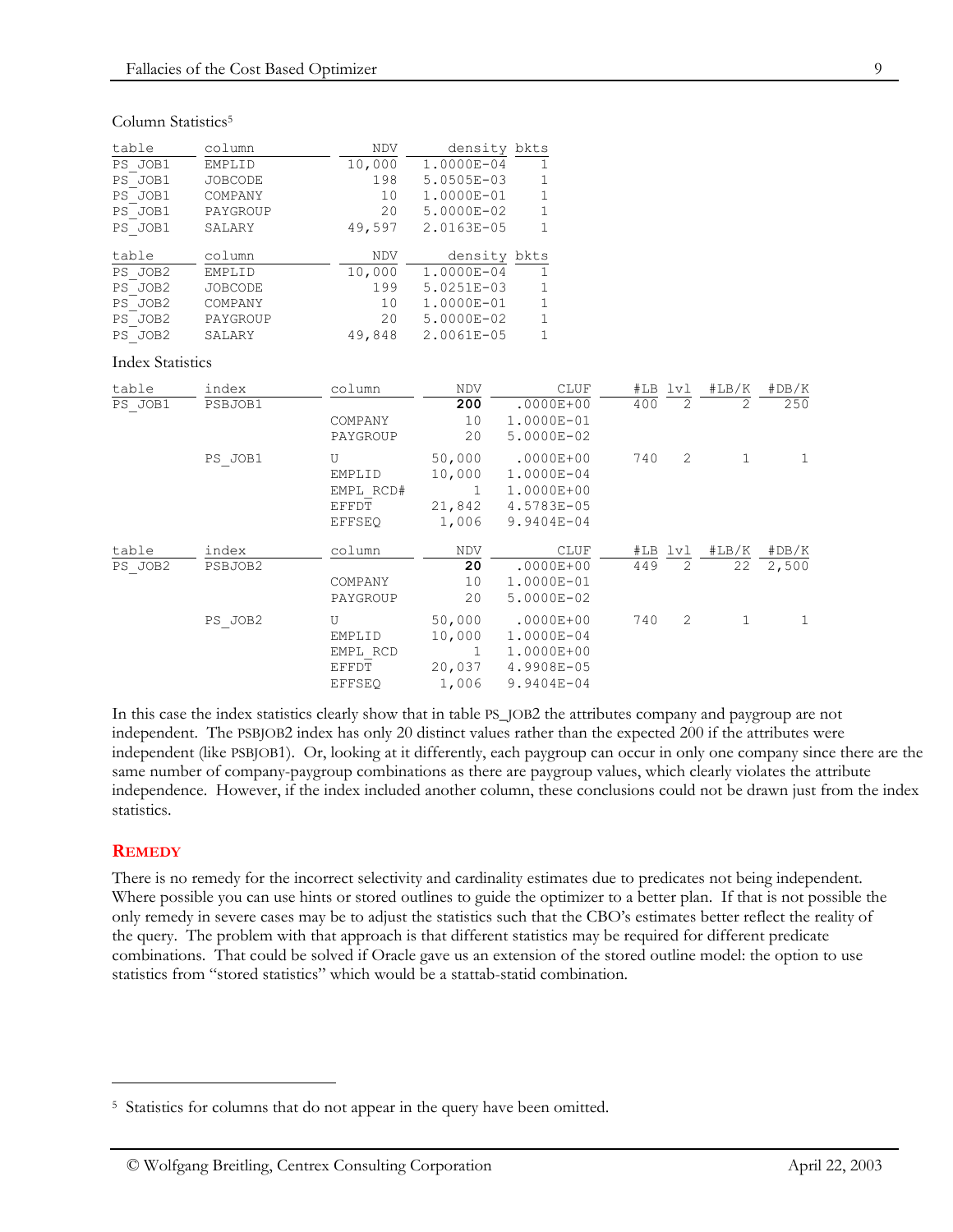# **FALLACY III – THE JOIN UNIFORMITY ASSUMPTION**

The join uniformity assumption states that a row from one table is equally likely to join with any row from the second table. It is essentially an extension of the uniform distribution assumption to two tables. This is the most difficult assumption to verify, and, by corollary, to detect when it is violated. Nonetheless, there are again many situations in which this assumption is violated. To understand how violation of this assumption affects the cardinality of a join we look at a simple example of joining to tables with 10 rows each.

## **Example 1**

 $\ddot{\phantom{a}}$ 

First an example with join uniformity intact – we join a table with 10 distinct values to itself.



```
10 rows selected.
```
The join cardinality is determined by applying the join selectivity estimate to the cardinality of the cartesion join of the two tables:

Join cardinality = card<sub>A</sub> \* card<sub>B</sub> \* join selectivity[9]

The join selectivity is estimated as the smaller of the individual selectivities of the join predicate for each table, adjusted for nulls if necessary. Since attribute selectivity – under the uniform distribution assumption – is the reciprocal of the number of distinct attribute values, the join selectivity becomes:

join selectivity =  $1/\text{max}(\text{ndv}_A, \text{ndv}_B)^6$ 

This is how the estimated cardinality of 10 for the hash join above breaks down:

 $10 = \text{card}_{\mathbf{A}} * \text{card}_{\mathbf{B}} * / \text{max}(\text{ndv}_{\mathbf{A}}, \text{ndv}_{\mathbf{B}}) = 10 * 10 * 1 / \text{max}(10,10) = 10 * 10 / 10$ 

<span id="page-9-0"></span><sup>6</sup> See metalink note 68992.1. For simplicity reasons, and since it doesn't apply here, the adjustment for null values has been omitted.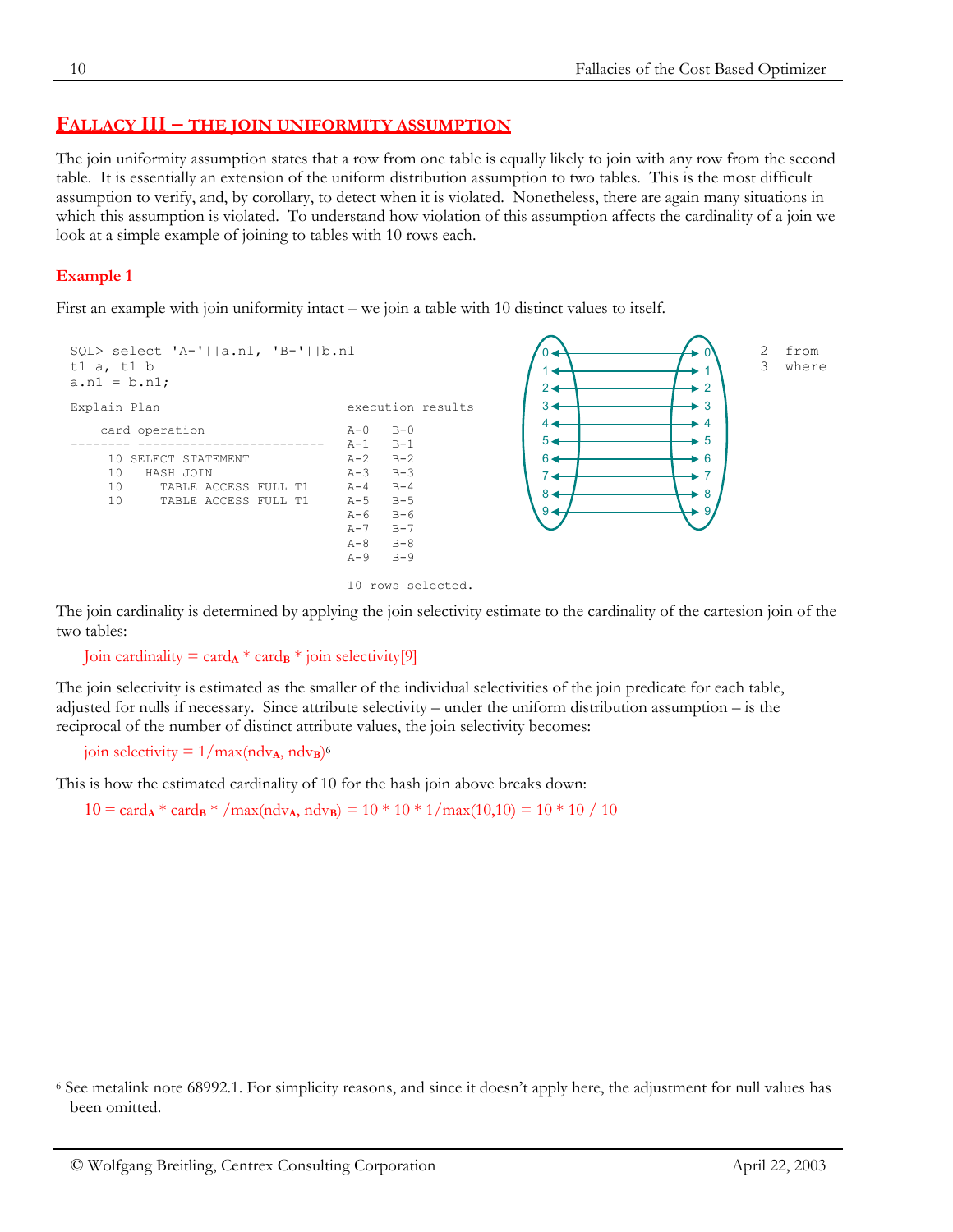# **Example 2**

Now if we use a second table, also with 10 rows with distinct values, but only 5 of the values match any of the first table, we get the following:



 $10 = \text{card}_{\mathbf{A}} * \text{card}_{\mathbf{B}} * / \text{max}(\text{ndv}_{\mathbf{A}}, \text{ndv}_{\mathbf{B}}) = 10 * 10 * 1 / \text{max}(10,10) = 10 * 10 / 10$ 

Obviously, it is wrong. It is overestimated by a factor of 2. This is a consequence of the violation of the join uniformity assumption.

## **Example 3**

One more example, this time of an underestimation of the join cardinality. Here the breach of the join uniformity is related to a breach of the distribution uniformity. We again join a table with 10 rows to itself, but this time there are only 5 distinct attribute values: 6 of the rows have the same attribute, the remaining 4 are distinct.



The diagram shows the join arrows only for the first of the "0" attributes. There are 36 (6  $*$  6) combinations of "0" attributes between the two sources. The remaining four attributes add another 4 for the total of 40. The join cardinality estimate is calculated as above:

 $20 = \text{card}_{\mathbf{A}} * \text{card}_{\mathbf{B}} * / \text{max}(\text{ndv}_{\mathbf{A}}, \text{ndv}_{\mathbf{B}}) = 10 * 10 * 1 / \text{max}(5,5) = 10 * 10 / 5$ 

This time the join cardinality is underestimated by a factor of 2.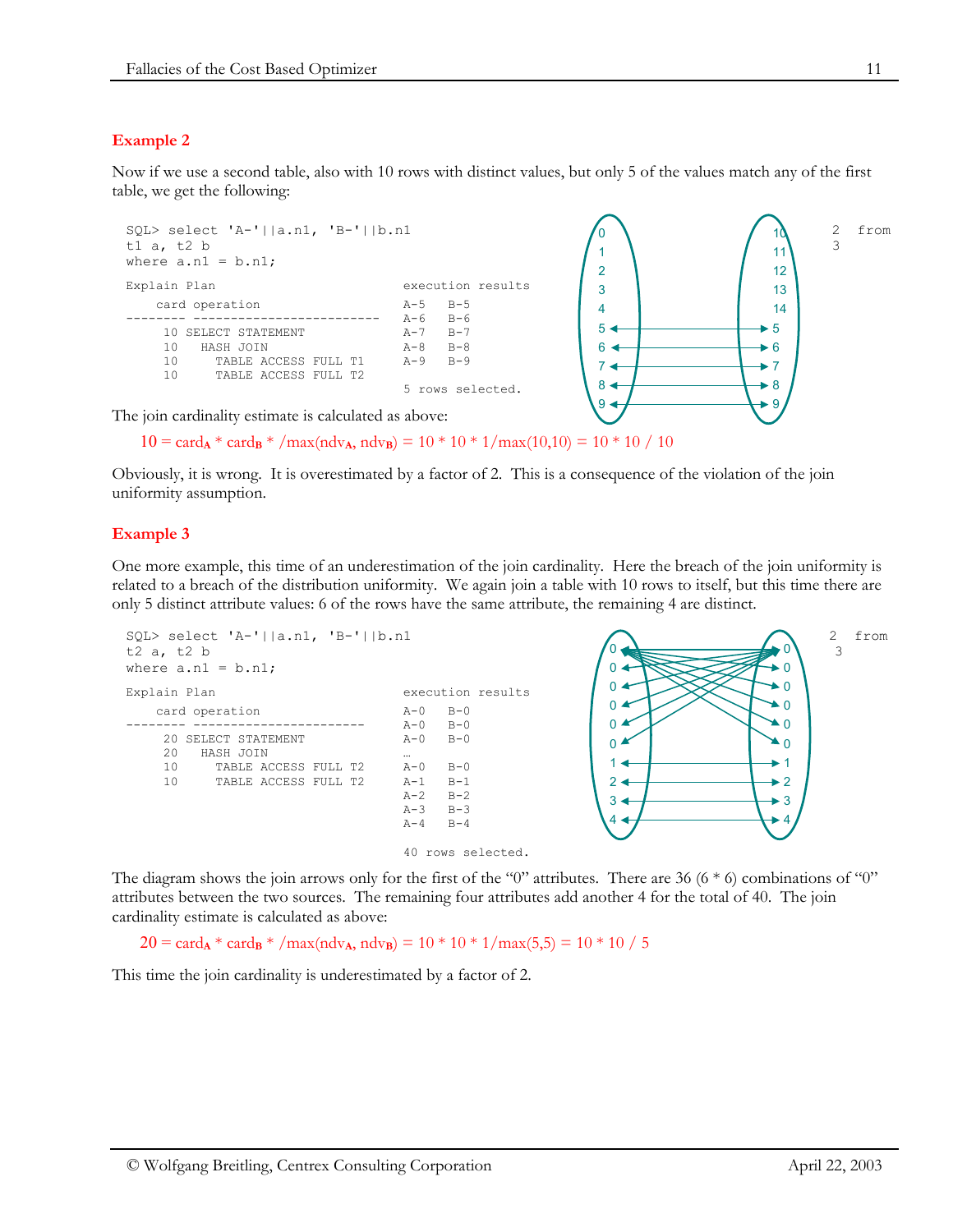## **Example 4**

Using the same table as in the first example, but loading 5 sets of data:

```
insert into t1(n1,n2,n3)
select mod(rownum,10),mod(rownum,5),mod(rownum,25)
from dba_objects where rownum <= 50;
insert into t2(n1,n2,n3)
select mod(rownum,10), mod(rownum,5), mod(rownum,25)
from dba objects where rownum \leq 50;
\frac{\text{column}}{\text{N1}} \frac{\text{NDV}}{10} \frac{\text{nulls}}{0} \frac{\text{density}}{1.0000E-01} \frac{\text{hi}}{0} \frac{\text{hi}}{9} \frac{\text{bkts}}{1}N1 10 0 1.0000E-01 0 9 1
N2 and N3 and N3 be the contract of the contract of the contract of the contract of the contract of the contract of the contract of the contract of the contract of the contract of the contract of the contract of the
N3 25 0 4.0000E-02 0
select 'A.'||A.n1||'-B.'||B.n1
from t1 a, t2 b
where a.n1 = b.n1;
Explain Plan
    card operation 
     250 SELECT STATEMENT<br>250 HASH JOIN
            250 HASH JOIN
       50 TABLE ACCESS FULL T1
       50 TABLE ACCESS FULL T2
Execution Plan
Rows Execution Plan 
        0 SELECT STATEMENT GOAL: CHOOSE
     250 HASH JOIN<br>50 TABLE ACCESS
       50 TABLE ACCESS GOAL: ANALYZED (FULL) OF 'T1'
                                50 TABLE ACCESS GOAL: ANALYZED (FULL) OF 'T2'
```
No surprise so far. But how many sql statements do you have that join two tables with nothing but the join predicate(s). Consider adding a predicate:

```
select 'A.'||A.n1||'-B.'||B.n1
from t1 a, t2 b
where a.n1 = b.n1and a.n2 = 5;
Explain Plan
    card operation 
      50 SELECT STATEMENT
      50 HASH JOIN
      10 TABLE ACCESS FULL T1
      50 TABLE ACCESS FULL T2
Rows Execution Plan
       0 SELECT STATEMENT GOAL: CHOOSE
      50 HASH JOIN
     10 TABLE ACCESS GOAL: ANALYZED (FULL) OF 'T1'<br>50 TABLE ACCESS GOAL: ANALYZED (FULL) OF 'T2'
            TABLE ACCESS GOAL: ANALYZED (FULL) OF 'T2'
```
The estimated cardinalities in explain plan still match the actual cardinalities of the execution plan.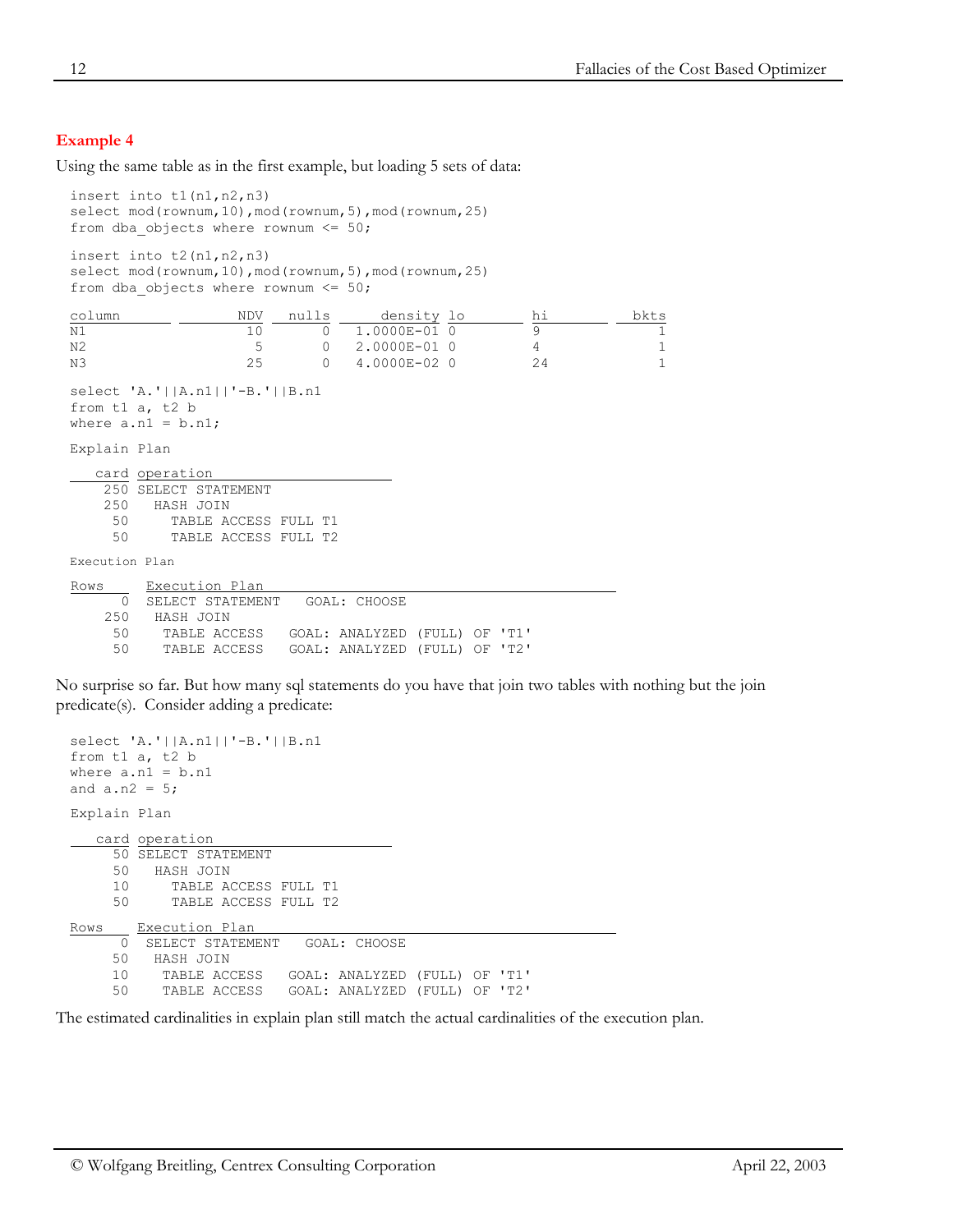Finally, consider the following sql:

```
select 'A.'||A.n1||'-B.'||B.n1
from t1 a, t2 b
where a.n1 = b.n1and a.n1 = 5;
```
Since n1 has 10 distinct values in t1, the predicate "n1 = 5" reduces the estimated cardinality of t1 to 5 (50/10). Because of the join equality predicate the same is true for  $t^2$  and thus the overall cardinality of the resultset is  $25 - \text{all}$ values are evenly distributed. And the execution plan shows exactly that.

```
Rows Execution Plan 
      0 SELECT STATEMENT GOAL: CHOOSE
     25 HASH JOIN
      5 TABLE ACCESS GOAL: ANALYZED (FULL) OF 'T1'
      5 TABLE ACCESS GOAL: ANALYZED (FULL) OF 'T2'
```
In the explain plan, however, the optimizer underestimates the join cardinality by a factor of 5:

```
Explain Plan
   card operation 
       5 SELECT STATEMENT
       5 HASH JOIN
       5 TABLE ACCESS FULL T1
       5 TABLE ACCESS FULL T2
```
Below is the extract from the 10053 event trace showing the relevant statistics and calculations. There is no explanation, unfortunately, of how the optimizer arrived at the join selectivity of 0.2. In this case it should be 1 since the selectivity has already been taken care of by the predicate and the applied transitive closure.

```
Table stats Table: T2 Alias: B
  TOTAL :: CDN: 50 NBLKS: 1 TABLE_SCAN_CST: 1 AVG_ROW_LEN: 8
Table stats Table: T1 Alias: A
  TOTAL :: CDN: 50 NBLKS: 1 TABLE_SCAN_CST: 1 AVG_ROW_LEN: 8
SINGLE TABLE ACCESS PATH
Column: N1 Col#: 1 Table: T1 Alias: A
                 NDV: 10 NULLS: 0 DENS: 1.0000e-001 LO: 0 HI: 9
  TABLE: T1 ORIG CDN: 50 CMPTD CDN: 5
SINGLE TABLE ACCESS PATH
Column: N1 Col#: 1 Table: T2 Alias: B<br>NDV: 10 NULLS: 0 DENS: 1.0000e-001 I
                                DENS: 1.0000e-001 LO: 0 HI: 9
 NDV: 10<br>TABLE: T2 ORIG CDN: 50 CMPTD CDN: 5
...
Join cardinality: 5 = outer (5) * inner (5) * sel (2.0000e-001) [flag=0]
```
This example, coupled with the observation that many attributes do not have a uniform distribution and that predicates are no always independent, could explain many of the, sometimes severe, underestimations of join cardinalities experienced.

Consider for example the following join of the ps\_job5 table introduced earlier (page [4\)](#page-3-1) joined to table ps\_pay\_check5 with a similar distribution of company and paygroup columns. It is a simplified version of a real query, not just a made-up example.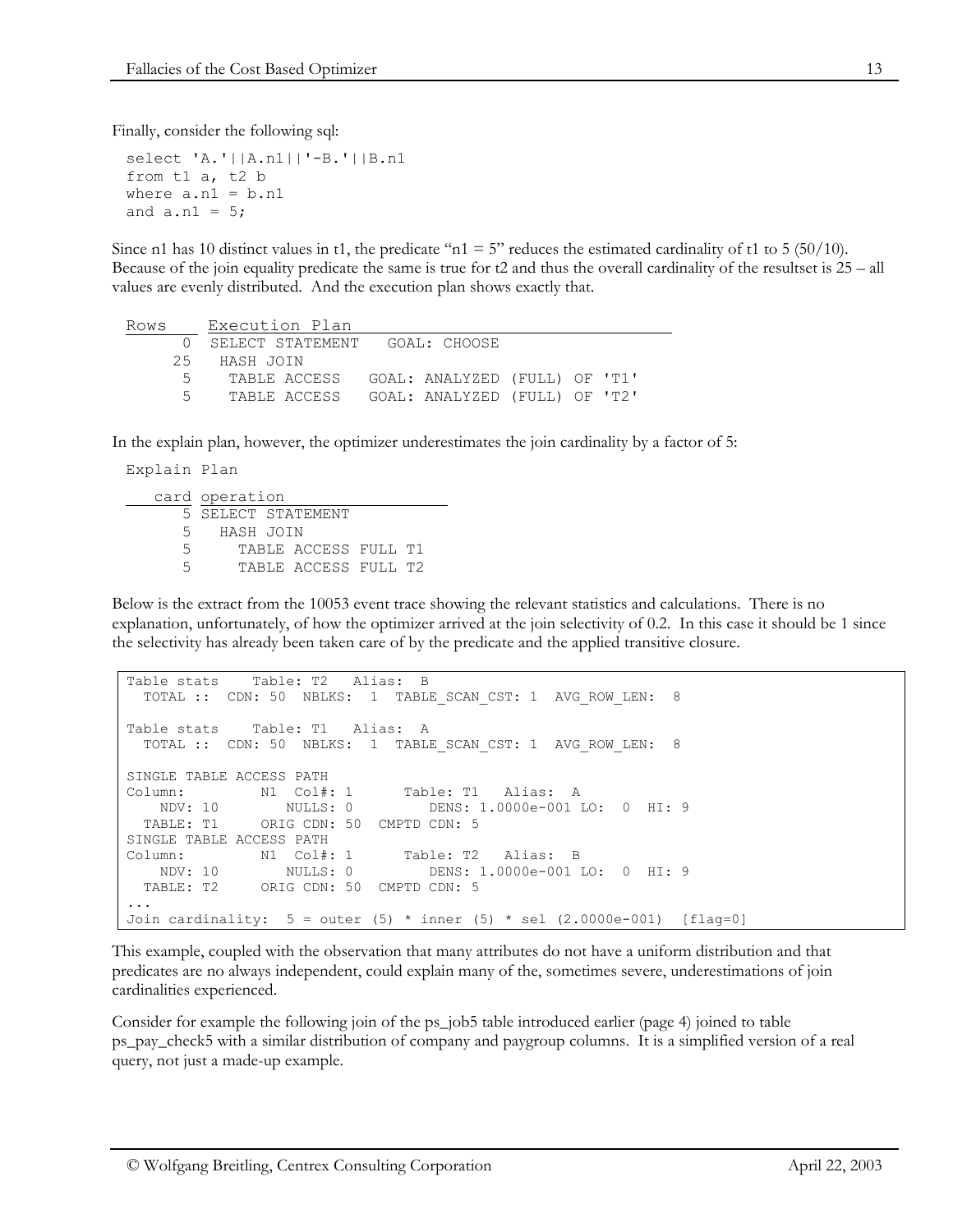select A.COMPANY, A.PAYGROUP, SUM(B.SALARY) from PS\_PAY\_CHECK5 A, PS\_JOB5 B where A.COMPANY = 'B01' and A.PAYCHECK\_STATUS = 'B' and B.COMPANY=A.COMPANY and B.PAYGROUP=A.PAYGROUP group by A.COMPANY, A.PAYGROUP order by A.COMPANY, A.PAYGROUP

#### Table Statistics

| table         | free used |       | rows   |       | blks empty | chain | avg row len |
|---------------|-----------|-------|--------|-------|------------|-------|-------------|
| PS JOB5       |           | 10 40 | 10,000 | 911   |            |       |             |
| table         | free used |       | rows   |       | blks empty | chain | avg row len |
| PS PAY CHECK5 | 10 40     |       | 40,000 | 3,638 |            |       | 303         |

#### Column Statistics

| table         | column          | NDV | density bkts |  |
|---------------|-----------------|-----|--------------|--|
| PS JOB5       | COMPANY         | 200 | 5.0000E-03   |  |
| PS JOB5       | PAYGROUP        | 300 | 3.3333E-03   |  |
| table         | column          | NDV | density bkts |  |
| PS PAY CHECK5 | COMPANY         | 200 | 5.0000E-03   |  |
| PS PAY CHECK5 | PAYGROUP        | 300 | 3.3333E-03   |  |
| PS PAY CHECK5 | PAYCHECK STATUS | 5   | 2.0000E-01   |  |

#### Index Statistics

| table         | index         | column     | NDV          | CLUF           | #LB     |              | $lv1$ #LB/K #DB/K |                |
|---------------|---------------|------------|--------------|----------------|---------|--------------|-------------------|----------------|
| PS JOB5       | PSBJOB5       |            | 8,636        | 1.5403E-01     | 55      | 1            |                   | 1              |
|               |               | COMPANY    | 196          | 5.1020E-03     | $\circ$ |              |                   |                |
|               |               | PAYGROUP   | 301          | 3.3223E-03     | $\circ$ |              |                   |                |
|               | PS JOB5       | U          | 10,000       | 7.7016E-02     | 104     | $\mathbf{1}$ | 1                 | 1              |
|               |               | EMPLID     | 10,000       | 1.0000E-04     |         |              |                   |                |
|               |               | EMPL RCD#  | $\mathbf{1}$ | 1.0000E+00     |         |              |                   |                |
|               |               | EFFDT      | 9,224        | 1.0841E-04     |         |              |                   |                |
|               |               | EFFSEO     | 998          | 1.0020E-03     |         |              |                   |                |
| table         | index         | column     | NDV          | CLUF           | #LB     |              | $lv1$ #LB/K #DB/K |                |
| PS PAY CHECK5 | PSAPAY CHECK5 |            | 10,000       | $.0000E + 00$  | 288     | 2            |                   | $\overline{4}$ |
|               |               | EMPLID     | 12,771       | 7.8302E-05     | $\circ$ |              |                   |                |
|               |               | EMPL RCD#  | $\mathbf{1}$ | 1.0000E+00     | $\circ$ |              |                   |                |
|               | PS PAY CHECK5 | U          | 40,000       | $1.6501E-02$   | 389     | 2            | 1                 | 1              |
|               |               | COMPANY    | 200          | 5.0000E-03     |         |              |                   |                |
|               |               | PAYGROUP   | 300          | 3.3333E-03     |         |              |                   |                |
|               |               | PAY END DT | 26           | $3.8462E - 02$ |         |              |                   |                |
|               |               | OFF CYCLE  | 3            | 3.3333E-01     |         |              |                   |                |
|               |               | PAGE#      | 9            | 1.1111E-01     |         |              |                   |                |
|               |               | LINE#      | 39           | 2.5641E-02     |         |              |                   |                |

## Explain Plan

 $\overline{a}$ 

|    | card operation                             |
|----|--------------------------------------------|
|    | 1 SELECT STATEMENT                         |
|    | SORT GROUP BY                              |
|    | NESTED LOOPS                               |
| 50 | TABLE ACCESS BY INDEX ROWID PS JOB5        |
| 50 | INDEX RANGE SCAN PSBJOB5                   |
| 40 | TABLE ACCESS BY INDEX ROWID PS PAY CHECK5' |
| 40 | INDEX RANGE SCAN PS PAY CHECK5             |

<span id="page-13-0"></span><sup>7</sup> The estimated cardinality of 40 is the result of transitive closure:  $card_{est} = sel_{PAYCHECK\_STATUS} * sel_{COMPANY} * card_{base} = 1/5 * 1/200 * 40,000 = 40$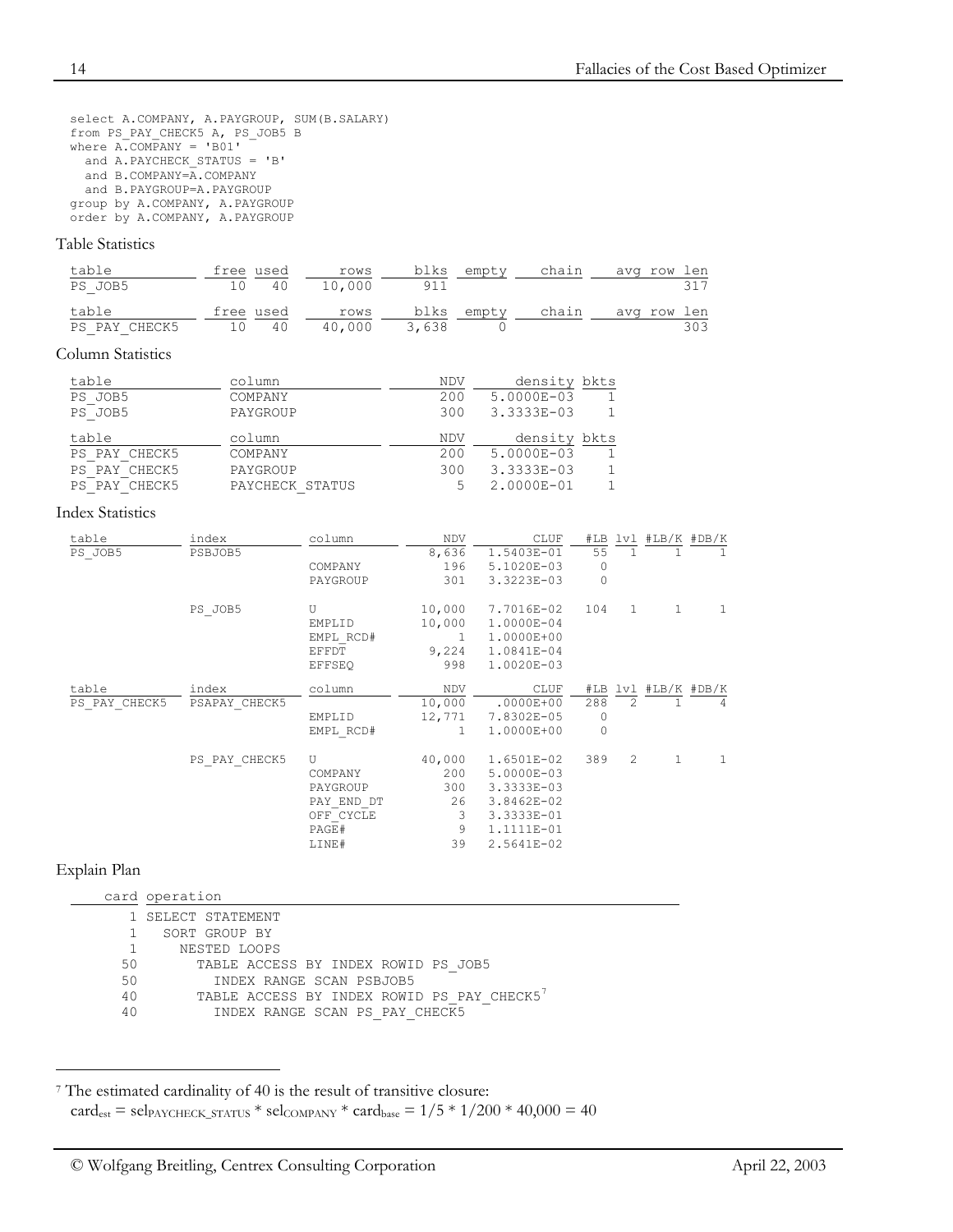| Rows    |                 | Execution Plan   |              |      |                                                |                                                       |          |
|---------|-----------------|------------------|--------------|------|------------------------------------------------|-------------------------------------------------------|----------|
| 0       |                 | SELECT STATEMENT | GOAL: CHOOSE |      |                                                |                                                       |          |
| 183     | SORT (GROUP BY) |                  |              |      |                                                |                                                       |          |
| 1206    |                 | NESTED LOOPS     |              |      |                                                |                                                       |          |
| 531     |                 | TABLE ACCESS     |              |      |                                                | GOAL: ANALYZED (BY INDEX ROWID) OF 'PS JOB5'          |          |
| 531     |                 | INDEX            |              |      |                                                | GOAL: ANALYZED (RANGE SCAN) OF 'PSBJOB5' (NON-UNIOUE) |          |
| 1206    |                 | TABLE ACCESS     |              |      |                                                | GOAL: ANALYZED (BY INDEX ROWID) OF 'PS PAY CHECK5'    |          |
| 6458    |                 | <b>INDEX</b>     |              |      | GOAL: ANALYZED (RANGE SCAN) OF 'PS PAY CHECK5' |                                                       | (UNIOUE) |
| call    | count           | cpu              | elapsed      | disk | query                                          | current                                               | rows     |
| Parse   |                 | 0.02             | 0.02         |      |                                                |                                                       | $\Omega$ |
| Execute |                 | 0.00             | 0.00         |      |                                                |                                                       | 0        |
| Fetch   | 14              | 0.29             | 0.31         | 2376 | 13963                                          |                                                       | 183      |
| total   | 16              | 0.31             | 0.33         | 2376 | 13963                                          |                                                       | 183      |

Execution Plan

Instead of the estimated 50 rows, 530 rows of table ps\_job5 qualify for predicate "COMPANY = 'B01'" and the inner table ps\_pay\_check5 is therefore scanned 530 times rather than the estimated 50 times. But the really big difference is in the cardinality of the join result – 1206 rather than the estimated 1. In this example this underestimation of the join cardinality only affects the cost estimate for the subsequent "group by" sort and has no effect on the overall access plan. In queries that contain multiple joins, however, errors in the cardinality estimates of intermediate join results propagate[12] and can – and do – lead to disastrous access plans.

### **Explain Plan with histograms**

 $\overline{a}$ 

Next we examine what difference histograms make. After collecting histograms for all predicate columns on both tables using the default 75 buckets, these are the relevant column statistics:

| table         |                                                             | column          |  |                                                       | <b>NDV</b> |  | density bkts   |                |
|---------------|-------------------------------------------------------------|-----------------|--|-------------------------------------------------------|------------|--|----------------|----------------|
|               | PS PAY CHECK5<br>COMPANY                                    |                 |  |                                                       |            |  | 200 6.2294E-03 | 67             |
| PS PAY CHECK5 |                                                             | PAYGROUP        |  |                                                       | 300        |  | 3.4257E-03     | 75             |
| PS PAY CHECK5 |                                                             | PAYCHECK STATUS |  |                                                       | 5          |  | $1.2500E - 05$ | $\overline{4}$ |
| table         |                                                             | column          |  |                                                       | NDV        |  | density bkts   |                |
| PS JOB5       |                                                             | COMPANY         |  |                                                       | 200        |  | 6.6044E-03     | 67             |
| PS JOB5       | PAYGROUP                                                    |                 |  |                                                       | 300        |  | 3.4257E-03     | 75             |
|               | card operation                                              |                 |  |                                                       |            |  |                |                |
| 7             | SELECT STATEMENT                                            |                 |  |                                                       |            |  |                |                |
| 7             | SORT GROUP BY                                               |                 |  |                                                       |            |  |                |                |
| 7             | HASH JOIN                                                   |                 |  |                                                       |            |  |                |                |
| 427           | TABLE ACCESS FULL PS PAY CHECK5                             |                 |  |                                                       |            |  |                |                |
| 534           | TABLE ACCESS FULL PS JOB5                                   |                 |  |                                                       |            |  |                |                |
| Rows          | Execution Plan                                              |                 |  |                                                       |            |  |                |                |
| $\Omega$      | SELECT STATEMENT                                            |                 |  | GOAL: CHOOSE                                          |            |  |                |                |
| 183           | SORT (GROUP BY)                                             |                 |  |                                                       |            |  |                |                |
| 1206          | HASH JOIN                                                   |                 |  |                                                       |            |  |                |                |
| 414           |                                                             |                 |  | TABLE ACCESS GOAL: ANALYZED (FULL) OF 'PS PAY CHECK5' |            |  |                |                |
| 530           | 'PS JOB5'<br>(FULL)<br>TABLE ACCESS<br>GOAL: ANALYZED<br>OF |                 |  |                                                       |            |  |                |                |
|               |                                                             |                 |  |                                                       |            |  |                |                |

The histograms improved the cardinality estimates for the base tables to near accurate, leading to a different access plan, but did little to correct the severe underestimation of the join cardinality.

"proof" that the optimizer completed transitive closure on the company predicate:  $A$ .COMPANY = 'B01' and B.COMPANY =  $A$ .COMPANY  $\Rightarrow$  B.COMPANY = 'B01'